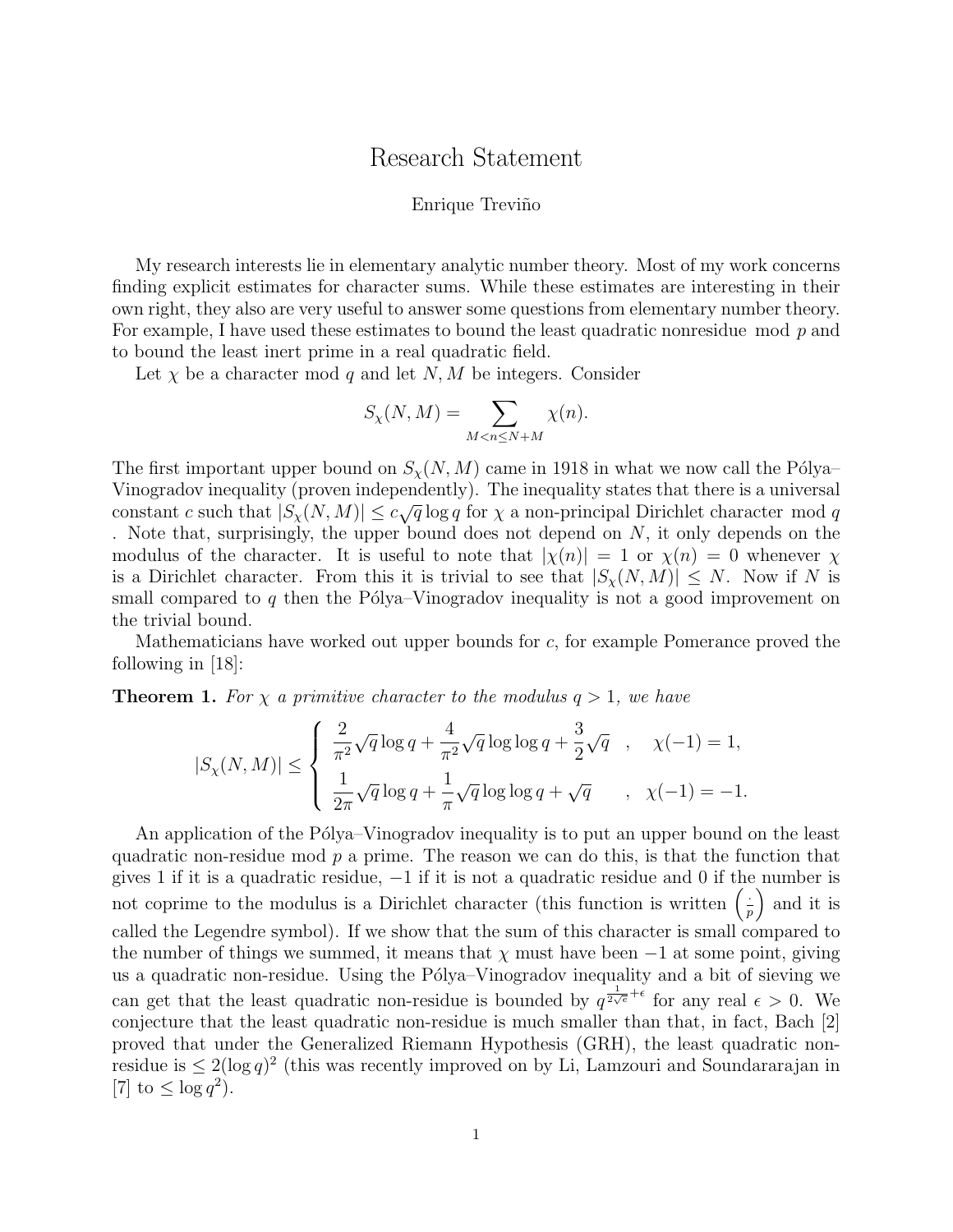That the Pólya–Vinogradov inequality is sharp follows from the existence of  $M$  and  $N$  such that the 1 orga-vinogradov inequality is sharp follows from the existence of M and N such that  $S_{\chi}(N,M) \gg \sqrt{q}$ . In a sense, the inequality is only "off" by log q. In this direction, we have other nice results. Paley  $[17]$  showed that there exists an absolute constant c such that there exist infinitely many quadratic characters  $\chi \pmod{q}$  such that for some integers  $N_q$ and  $M_q$  (depending on q),  $S_\chi(N_q, M_q) \geq c\sqrt{q} \log \log q$ . Montgomery and Vaughan [13] proved that under GRH  $S_{\chi}(N, M) \ll \sqrt{q} \log \log q$ , hence making the Paley result best possible (up to a constant). This analysis works for quadratic characters, but what about characters of odd order? Work of Granville and Soundararajan [5] led to the following theorem of Goldmakher [3]:

**Theorem 2.** For each fixed odd number  $g > 1$ , for  $\chi$  (mod q) of order g,

$$
S_{\chi}(N,M) \ll_g \sqrt{q}(\log q)^{\Delta_g + o(1)}, \quad \Delta_g = \frac{g}{\pi} \sin \frac{\pi}{g}, \quad q \to \infty.
$$

Moreover, under GRH

 $S_{\chi}(N, M) \ll_g$ √  $\overline{q}(\log \log q)^{\Delta_g+o(1)}.$ 

Furthermore, there exists an infinite family of characters  $\chi$  (mod q) of order g and integers  $N_q$ ,  $M_q$  satisfying

$$
S_{\chi}(N_q, M_q) \gg_{\epsilon, g} \sqrt{q} (\log \log q)^{\Delta_g - \epsilon}.
$$

Recently, in [8], Levin, Pomerance and Soundararajan considered a "smoothed" version of the Pólya-Vinogradov inequality. Instead of considering the sum of character values, they consider the sum of weighted character values

$$
S_{\chi}^*(M,N) := \left| \sum_{M \le n \le M+2N} \chi(n) \left( 1 - \left| \frac{n-M}{N} - 1 \right| \right) \right|.
$$

The theorem they proved is the following:

**Theorem 3.** Let  $\chi$  be a primitive Dirichlet character to the modulus  $q > 1$  and let M, N be real numbers with  $0 < N \leq q$ . Then

$$
\left|S^*_{\chi}(M,N)\right| = \left|\sum_{M \le n \le M+2N} \chi(n)\left(1 - \left|\frac{n-M}{N} - 1\right|\right)\right| \le \sqrt{q} - \frac{N}{\sqrt{q}}.
$$

The remarkable thing about this inequality is that it is very tight. As a lower bound, in  $|1|, I$  proved:

**Theorem 4.** Let  $\chi$  be a primitive Dirichlet character to the modulus  $q > 1$ . Then, there exist integers M and N such that

$$
\left| S_{\chi}^*(M,N) \right| > \frac{2}{\pi^2} \sqrt{q}.
$$

This theorem shows us that the smoothed Pólya–Vinogradov inequality is best possible up to a constant.

The smoothed Pólya–Vinogradov inequality was used by Levin, Pomerance and Soundararajan to settle a conjecture of Brizolis regarding fixed points of discrete logarithms. I used the smoothed Pólya–Vinogradov inequality to make an improvement on a theorem of Granville, Mollin and Williams. In [4], they proved that the least inert prime of a real quadratic field with discriminant  $D > 3705$  is smaller than  $\sqrt{D}/2$ . In [19], I improved this to: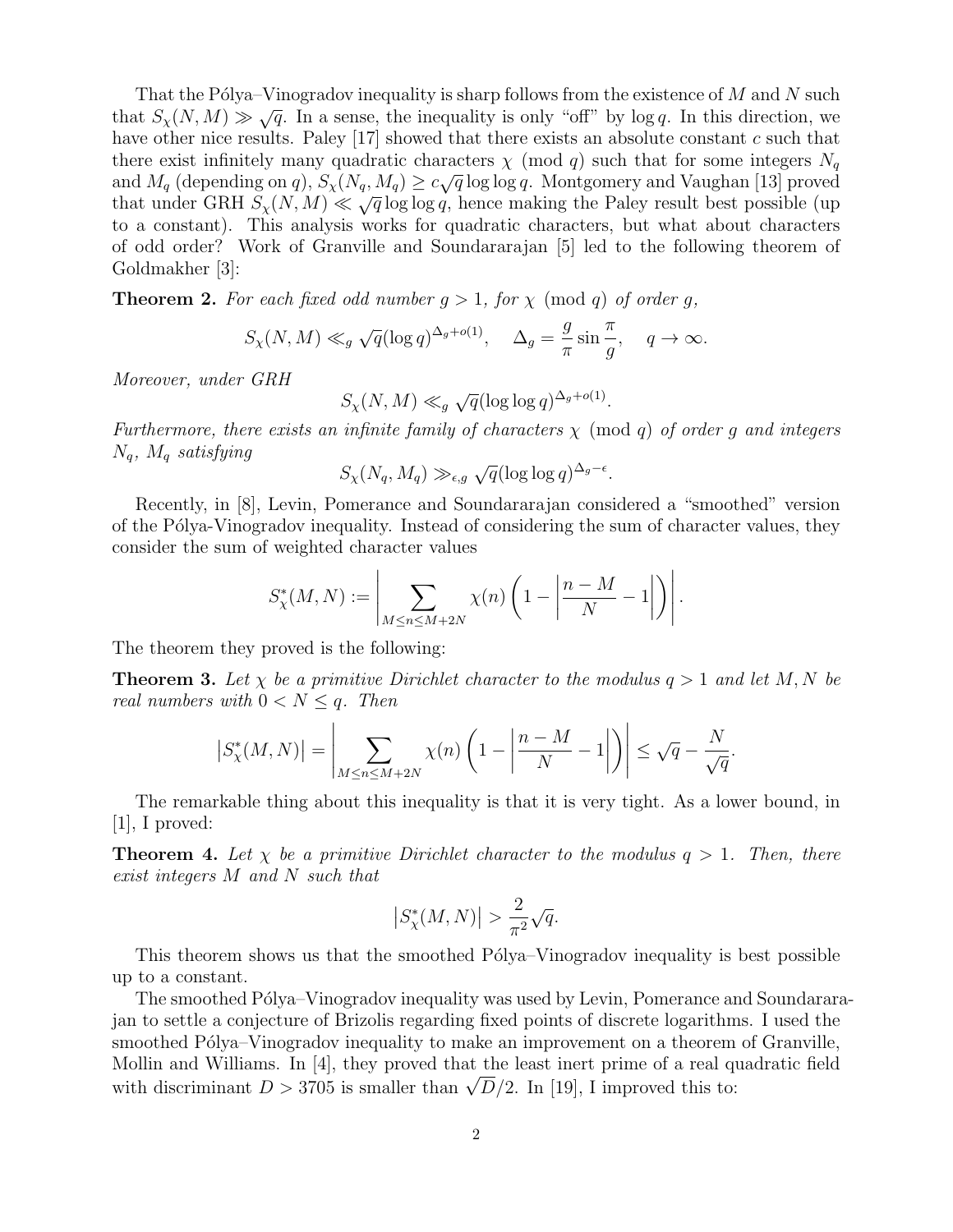## **Theorem 5.** The least inert prime of a real quadratic field with discriminant  $D > 1596$  is smaller than  $D^{0.45}$

The proof of the theorem consists of three parts, when D is small  $(D \leq 2.6 \times 10^{17}$  for D odd and  $D \leq 1.04 \times 10^{18}$  for D even), when D is huge  $(D \geq 10^{24})$  and when D is neither small nor huge. To check D small, a special computer called the Manitoba Scalable Sieving Unit (MSSU, see [9]) was used. It ran for about 5 months. Recent developments in sieving machines (see [23]) suggests that a sieving machine could check up to about  $10^{24}$ , which would allow us to improve the upper bound in the theorem to  $D^{3/7}$  or better instead of  $D^{0.45}$ . One of the difficulties in the problem is the fact that D need not be prime. When D is prime we can get much stronger results, indeed, Norton [14] showed that the least inert prime is at most  $4.7p^{1/4}\log p$ . In [22], I improved Norton's estimate to  $1.1p^{1/4}\log p$ . To be able to prove this, strong explicit estimates of the Burgess inequality were needed.

The Burgess inequality is the best estimate we have for character sums, the theorem is the following:

**Theorem 6** (D. Burgess). Let  $\chi$  be a primitive character mod q, where  $q > 1$ , r is a positive integer and  $\epsilon > 0$  is a real number. Then

$$
|S_{\chi}(N,M)| = \left| \sum_{M < n \le M+N} \chi(n) \right| \ll N^{1-\frac{1}{r}} q^{\frac{r+1}{4r^2} + \epsilon}
$$

for  $r = 2, 3$  and for any  $r \ge 1$  if q is cubefree, the implied constant depending only on  $\epsilon$ and r.

Note that Pólya–Vinogradov works for any non-principal character while Burgess works for primitive characters and the modulus must be cubefree. Norton [16] has extended it to all moduli by adding an extra term that depends on the number of prime powers in the factorization of q. I'd like to point out that using Burgess instead of Pólya–Vinogradov allows us to get that the least quadratic non-residue mod p is bounded above by  $p^{\frac{1}{4\sqrt{\epsilon}}+\epsilon}$  for large enough p.

As mentioned earlier, to be able to use the inequality in applications, we need to work out an explicit version of the Burgess inequality. In their analytic number theory book [6], Iwaniec and Kowalski give a sketch of a proof for the following explicit estimate (they credit Friedlander and Iwaniec for this argument):

**Theorem 7.** Let  $\chi$  be a primitive character mod p, where p is a large enough prime. Let r be a positive integer, and let M and N be non-negative reals with  $N \geq 1$ . Then

$$
|S_{\chi}(M,N)| = \left| \sum_{M < n \le M+N} \chi(n) \right| \le 30N^{1-\frac{1}{r}} p^{\frac{r+1}{4r^2}} (\log p)^{\frac{1}{r}}.
$$

Iwaniec and Kowalski were not looking for the best possible constant. In [21], with an eye towards getting the best possible constant, I improved this to

**Theorem 8.** Let p be a prime such that  $p \geq 10^7$ . Let  $\chi$  be a non-principal Dirichlet character mod p. Let r be a positive integer, and let M and N be non-negative reals with  $N \geq 1$ . Then

$$
|S_{\chi}(M,N)| \leq 2.74N^{1-\frac{1}{r}}p^{\frac{r+1}{4r^2}}(\log p)^{\frac{1}{r}}.
$$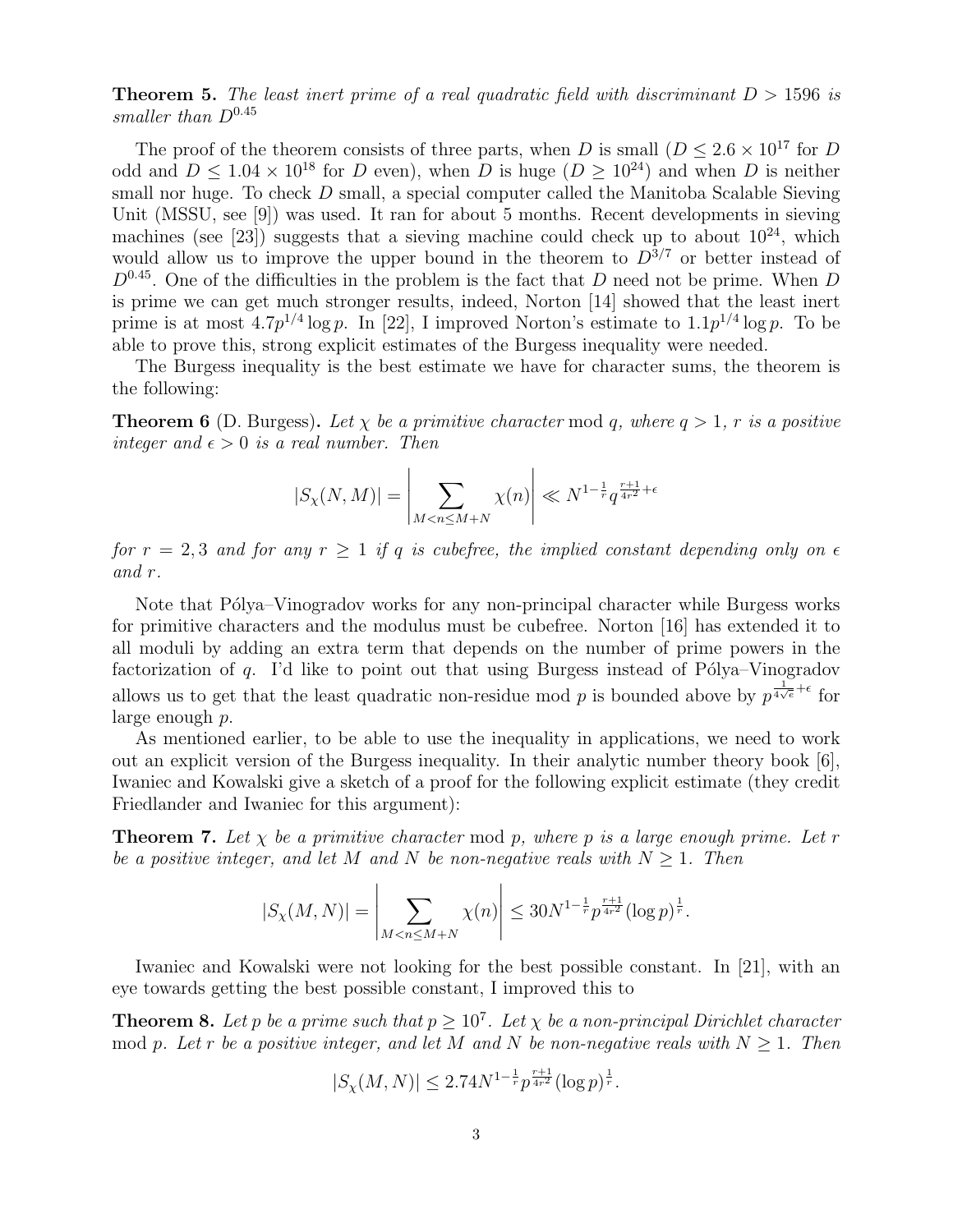A nice corollary (proved in [21]) that follows from this theorem is

**Theorem 9.** Let  $p > 10^{4732}$ , then the least quadratic non-residue modulo p is less than or equal to  $p^{1/6}$ .

To prove Theorem 8 I used the following inequality (which I proved in [22]):

**Theorem 10.** Let p be a prime. Let w, h and k be integers such that  $w \le 9h$ ,  $h \le p$ ,  $k \ge 2$ and k | p − 1. Let  $\chi$  be a character (mod p) of order k. Then

$$
S_w(p, h, \chi, k) = \sum_{m=1}^p \left| \sum_{l=0}^{h-1} \chi(m+l) \right|^{2w} < \frac{(2w)!}{2^w w!} ph^w + (2w-1)p^{1/2} h^{2w}.
$$

The inequality also allowed me to improve results on explicit estimates for the least k-th power non-residue (see [22]). The inequality has other uses, for example one could use it to have good explicit bounds on the second least  $k$ -th power non-residue and to bound  $H$ , the largest integer such that there exists an integer N such that  $\chi(N + 1) = \chi(N + 2)$  $\ldots = \chi(N+H)$ . In [11], McGown proved that  $H < 7.06p^{1/4} \log p$  whenever  $p > 5 \cdot 10^{18}$  and  $H < 7p^{1/4} \log p$  when  $p > 5 \cdot 10^{55}$ . Norton claimed stronger results without proof (see [15]). In [20] I was able to improve both McGown's results and Norton's claims by showing that  $H < 3.64p^{1/4}\log p$  for all odd p and  $H < 1.55p^{1/4}\log p$  whenever  $p > 2.5 \cdot 10^9$ .

Recently, I started working on the problem of bounding the least primitive root modulo p. Working with Kevin McGown and Timothy Trudgian, assuming GRH, we settled a conjecture by Grosswald that states that for  $p > 409$ , the least primitive root modulo p is smaller than  $\sqrt{p} - 2$ . The main result in our paper ([12]) is the following explicit estimate:

**Theorem 11.** Assume GRH and  $p \geq 10^9$ . The least prime primitive root  $\hat{g}(p)$  satisfies

$$
\hat{g}(p) \le \left(\frac{8}{5}(2^{\omega(p-1)-1} - 1)\log(p)\right)^2.
$$

I'm currently working (or planning to work) on the following projects:

- Together with Kevin McGown, we're working on explicit bounds for Siegel zeros.
- Together with Kevin McGown and Timothy Trudgian, we're working on improving our bounds for least primitive roots assuming GRH.
- Together with Kevin McGown and Timothy Trudgian, we're working on improving our bounds for least primitive roots unconditionally.
- Together with Kevin McGown we're planning on trying to classify Norm-Euclidean cubic cyclic fields. Mcgown has classified them assuming GRH in [10].

## References

- [1] K. Adamczewski and E. Treviño. The smoothed Pólya-Vinogradov inequality. *Integers*, 15:Paper No. A20, 11, 2015.
- [2] E. Bach. Explicit bounds for primality testing and related problems. Math. Comp., 55(191):355–380, 1990.